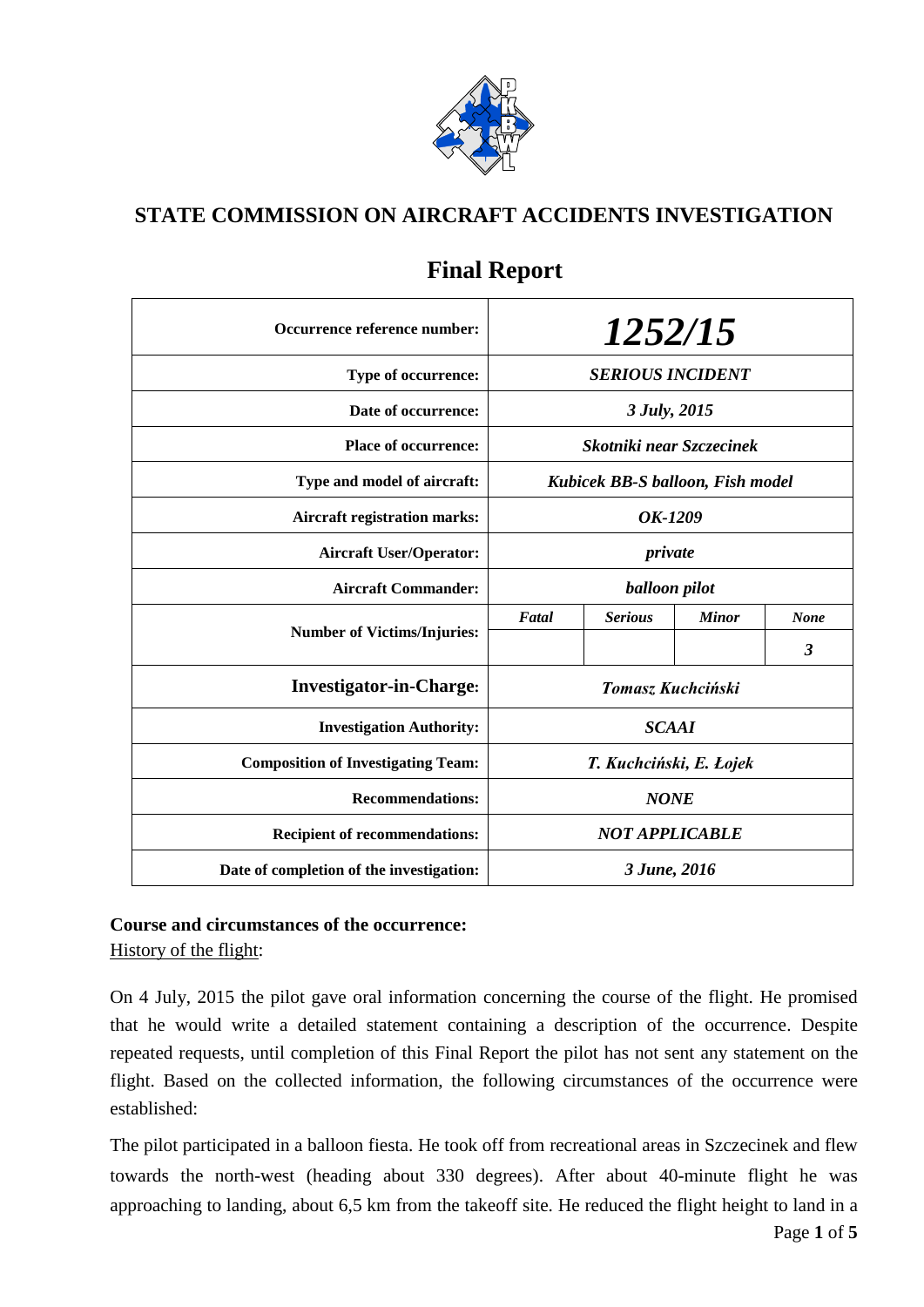meadow located northwest of the buildings of Skotniki village. When flying over the village, the balloon collided with a low-voltage (400 V) electric power line, which run at the height of about 8m.

According to oral information provided by the pilot, when he noticed the low-voltage electric power line on the flight path, he could not avoid a collision, due to low efficiency of burner resulting from a low gas pressure. He explained that the pressure of the propane-butane gas which he bought at a gas station to refuel the balloon cylinders was low, although within the operational limit of the balloon burner.

### Damage to aircraft.

As a result of the collision with the electric line, the fabric of the balloon envelope was damaged. The extent of the damage prevented further flights without repair.

### Other damage.

The collision caused a short-circuit of the electrical line and a break in the supply of electricity.

#### Crew information – the pilot.

Aged 32, holder of a free balloon pilot licence issued by Úrad pro civilní letectví of the Czech Republic on 3 December 2013, in accordance with ICAO requirements. The licence expired 8 April 2015 i.e. almost three months before the accident. On 3 March the pilot passed an exam renewing his hot air balloon class rating until 31 December 2016. The pilot had Aero-Medical Certificate Class 2 and LAPL valid on the day of the occurrence.

The pilot did not present his flight book. According to his oral statement his flight time was 222 hours including 183 hours as a Pilot-in-Command. On OK-1209: 6 flights during approximately 3 hours.

The records from OK-1209 balloon log showing the pilot's flight time on this aircraft are presented in the table below:

| No. | Date                                          | <b>Hours</b>    | <b>Time</b> | <b>Remarks</b>    |
|-----|-----------------------------------------------|-----------------|-------------|-------------------|
| 1.  | 4 April, 2015                                 | $17:30 - 18:30$ | 1 h         |                   |
| 2.  | 11 April, 2015                                | $17:50 - 19:10$ | 1 h 20 min. |                   |
| 3.  | 16 May, 2015                                  | $7:45 - 9:00$   | 1 h 15 min. |                   |
| 4.  | 3 July, 2015                                  | $20:30 - 21:10$ | 0 h 40 min. | Serious incident. |
|     | 4 flights during 4 h 15 min.<br><b>TOTAL:</b> |                 |             |                   |

## Aircraft information:

Hot air balloon: Kubiček, BB-S/Fish. Special shape envelope (fish) of 3000 m<sup>3</sup> volume and MTOM 850 kg. Basket – K16 type. Four fuel cylinders Worthington type were in the basket. Double burner IGNIS type.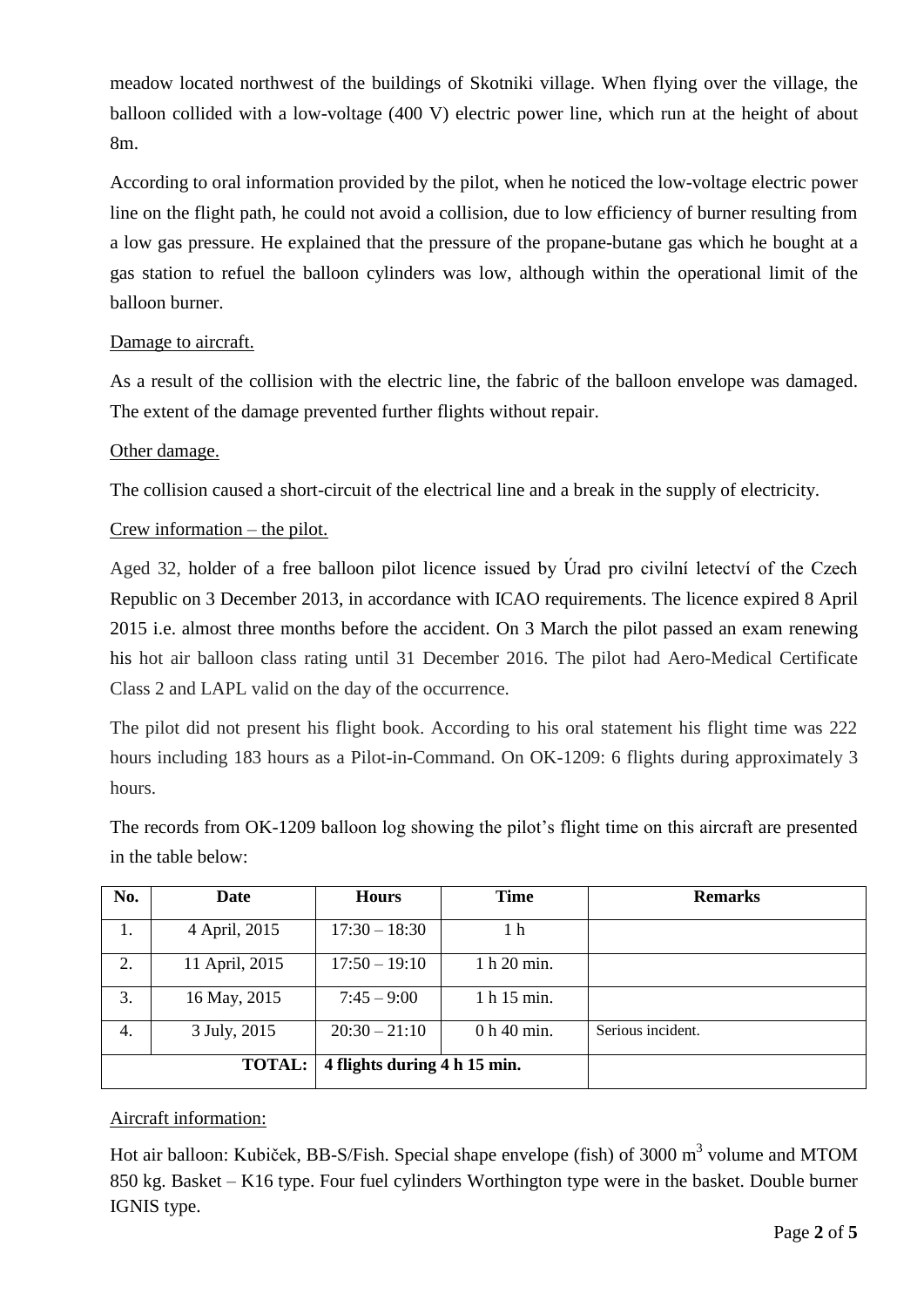| Year of<br>manufacture                                          | <b>Manufacturer</b>        | <b>Envelope</b><br><b>Serial No</b> | <b>Registration</b><br>marks | <b>Register</b><br><b>Number</b> | <b>Register</b><br>date |
|-----------------------------------------------------------------|----------------------------|-------------------------------------|------------------------------|----------------------------------|-------------------------|
| 2011                                                            | Kubiček<br><b>Balloons</b> | 845                                 | OK-1209                      | 4973                             | 28.07.2014              |
| Airworthiness Review Certificate valid until:<br>11 August 2015 |                            |                                     |                              |                                  |                         |

Envelope total flight time since new: 8 h 55 min. Total number of flights since new: 8 Last maintenance date: 31 July 2014 Last Airworthiness Review date: 12 August 2014

#### Weather information:

The weather conditions were suitable for balloon flights. Surface wind speed was 1 - 2 m/s and there was no turbulence. The air temperature was about 28° C. Visibility in the flight direction was not restricted by the setting sun.

#### Place of occurrence information.

Flat area. Buildings of Skotniki village are one-storey or two-storey. The power line run along a street perpendicularly to the flight path of the balloon. The line wires were slightly below the roof of the building next to which the balloon flew.



*View of the place of balloon collision with electric power line wires. Source: SCAAI*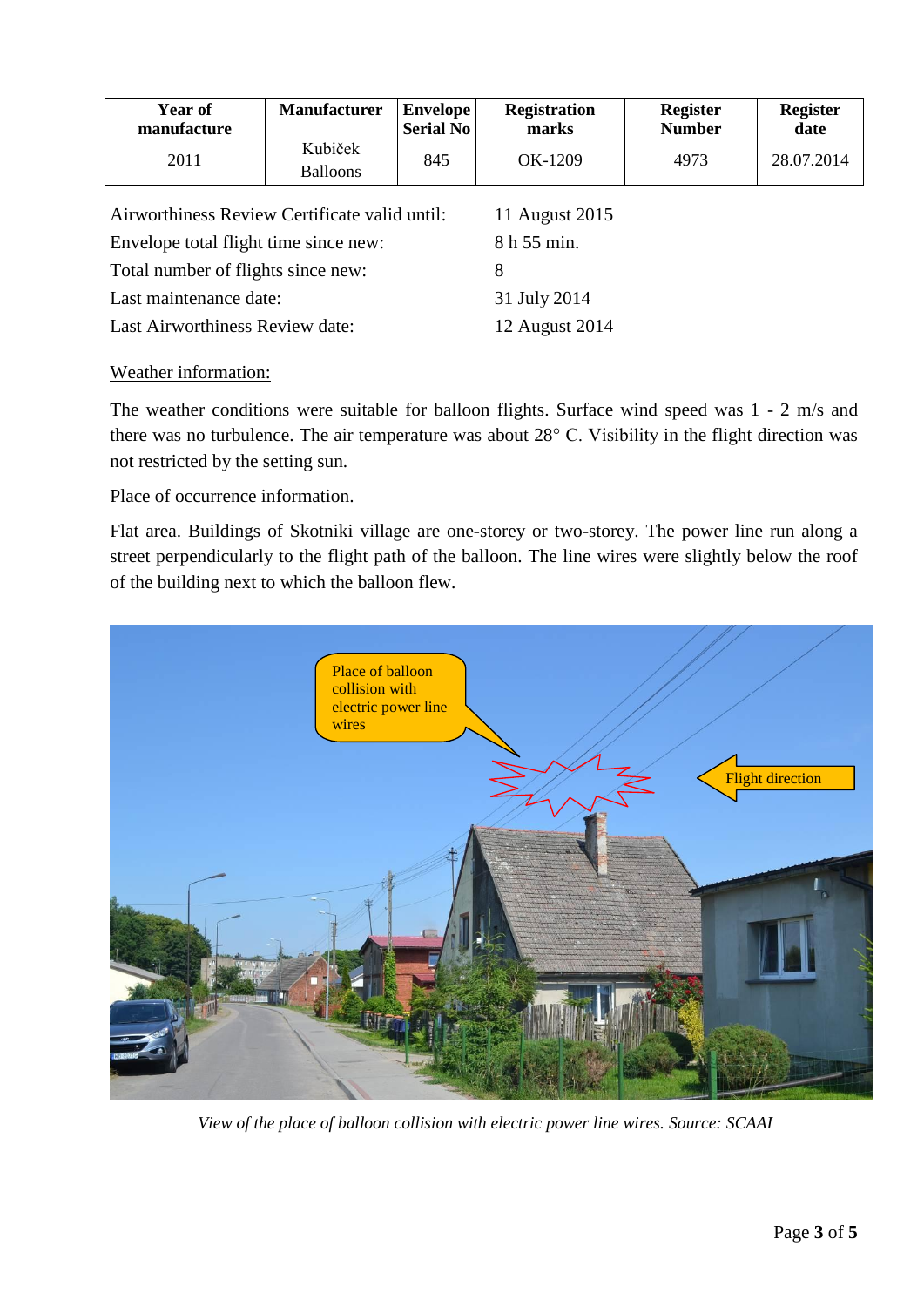#### Flight recorders

According to the pilot's statement, no flight data recording equipment was in the balloon.

#### Wreckage and impact information.

The collision with the electric line was above the burner, probably at the level of the balloon envelope wires. After the collision basket of the balloon remained under the wires and the envelope over the wires. Electric power was cut off automatically due to the wires short circuiting.

#### Medical information

- Nobody was injured.
- The pilot was not under influence of alcohol.

#### Fire.

Fire did not occur.

#### Survival aspects.

The pilot and passengers left the balloon basket unaided.

#### **Analysis:**

The weather conditions did not affect the occurrence. The Commission concluded that despite the lack of current ratings (licence), the pilot with 180-hour flight time as a commander, should have had sufficient skills to perform the planned flight. He also had some experience in flying BB-S Fish balloon. According to the pilot's statement, the balloon was airworthy and the gas pressure was within the operational limits.

The Commission did not have the possibility of objective verification of the balloon flight parameters. Taking into account the circumstances of the serious incident, the Commission assumed that during approach to landing the pilot probably flew so low that the basket of the balloon was below the roof of a one-storey building. In this phase of the flight the electric line poles could have been be invisible to the pilot, and spotting wires is usually possible only from a very short distance. This led to the situation that after spotting the wires the pilot was not able either to fly over the line or to land before it. In the Commission opinion, terrain, weather conditions and indicated by the pilot intended landing site did not justify such a low flight.

#### **Causes of the occurrence:**

- 1. Insufficient separation from ground obstacles;
- 2. Insufficient monitoring of the balloon flight path during approach to landing.

#### **Preventive actions taken by the user:**